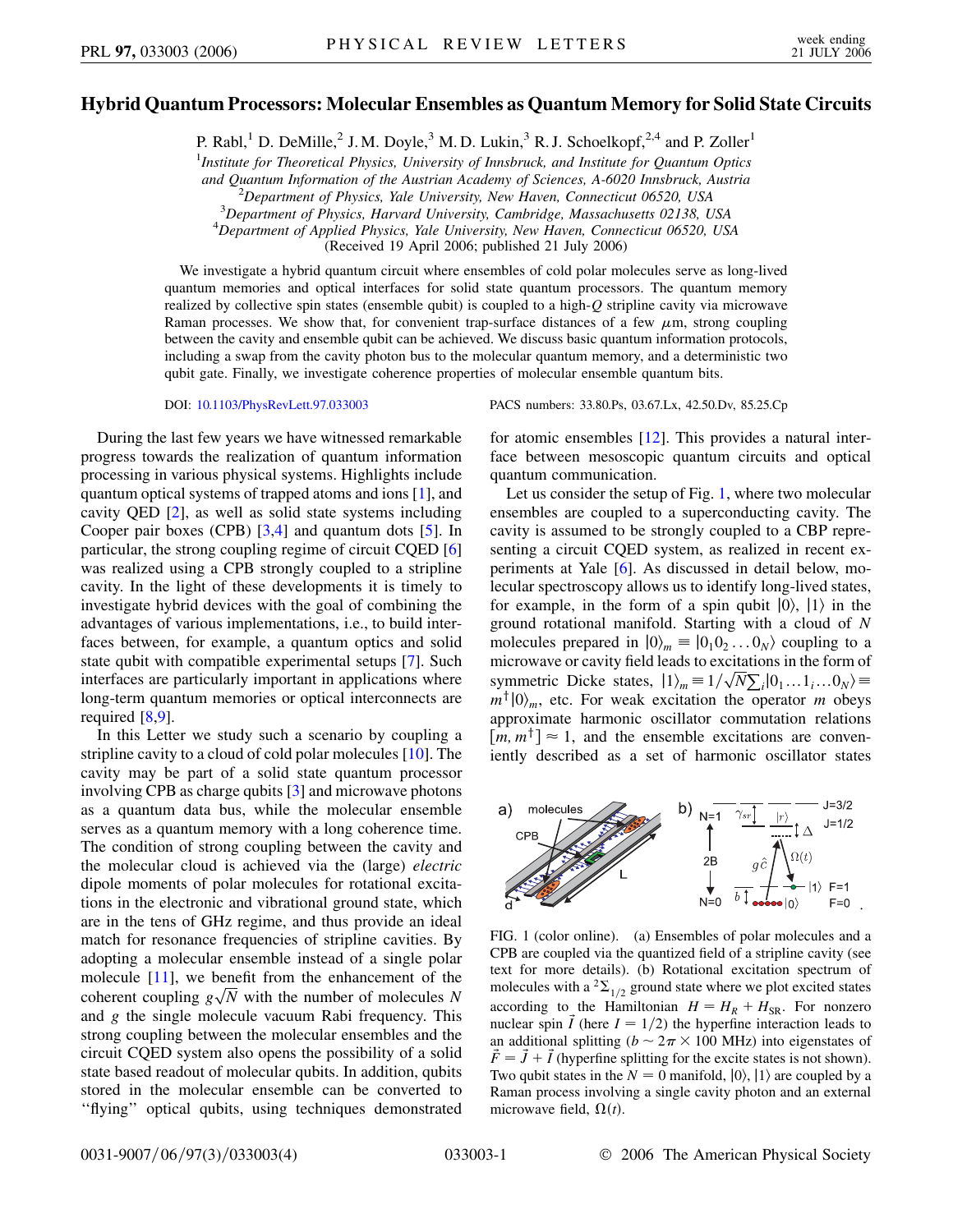$|0\rangle_m$ ,  $|1\rangle_m \equiv m^{\dagger} |0\rangle_m$ , etc. Our goal below is to use the lowest two of these states as ensemble qubits, which can be manipulated by coupling them to the superconducting cavity and a CPB.

The dynamics of the coupled system [Fig.  $1(a)$ ] can be described in terms of a Hamiltonian  $H_{sys} = H_C + H_M +$  $H_{CM}$ , which is the sum of a Jaynes-Cummings type Hamiltonian for the circuit CQED system  $H_C$ , a Hamiltonian for the (spin) excitations of the molecular ensembles  $H_M$ , and the coupling of the molecules to the cavity  $H_{CM}$ . In a frame rotating with the cavity frequency  $\omega_c$  the CQED Hamiltonian has the form

$$
H_C = -\delta_c(t)|e\rangle\langle e| + g_c(|e\rangle\langle g|\hat{c} + |g\rangle\langle e|\hat{c}^{\dagger}).
$$
 (1)

Here  $|g\rangle$  and  $|e\rangle$  denote the ground and the first excited eigenstate of the CPB at the charge degeneracy point representing a charge qubit with a (tunable) transition frequency  $\omega_{cq}(t)$  and a detuning from the cavity  $\delta_c(t)$  =  $\omega_c - \omega_{\text{cq}}(t)$ . The operator  $\hat{c}$  ( $\hat{c}^{\dagger}$ ) is the cavity annihilation (creation) operator for microwave photons. The Hamiltonian describing the internal excitations of the molecular ensembles  $i = 1, 2$  and the coupling of ensemble states to the stripline cavity takes the form

$$
H_M + H_{\text{CM}} = -\sum_i \delta_{m,i}(t) m_i^{\dagger} m_i + \sum_i g_{m,i}(t) m_i^{\dagger} \hat{c} + \text{H.c.}
$$

Before we enter the details of the derivation of  $H_M$  and  $H_{CM}$  we note the basic structure of the Hamiltonian  $H_{sys}$ . The ensemble excitations and the cavity represent a system of coupled harmonic oscillators interacting with a twolevel system (CPB) with controllable coefficients. In general, this provides the basic ingredients for (i) swap operations between charge, cavity, and ensemble qubits, (ii) rotations of a single ensemble qubit via the charge qubit, and (iii) 2-qubit entanglement operations between two ensemble qubits, where the charge qubit plays the role of a nonlinearity. For example, the CPB can act as a ''single photon source''; i.e., we generate a superposition state of the charge qubit, which by an appropriate control sequence can be swapped over to the cavity, and is finally stored in one of the molecular ensembles, and vice versa:  $\left(\alpha|g\right)$  +  $\beta|e\rangle$  $|0\rangle_c|0\rangle_m \rightarrow |g\rangle(\alpha|0\rangle_c + \beta|1\rangle_c)|0\rangle_m \rightarrow |g\rangle|0\rangle_c(\alpha|0\rangle_m +$  $\beta$ |1<sub>*m*</sub>).

The above discussion has ignored various sources of decoherence. In the Yale experiment [\[6](#page-3-5)], the circuit CQED system realizes the strong coupling regime with vacuum Rabi frequency  $g_c \leq 2\pi \times 50$  MHz. The decoherence of the charge qubit is dominated by the dephasing rate  $T_2^{-1} \approx 2\pi \times 0.5$  MHz, while the photon loss rate is  $\kappa/2\pi = 1$  to 0.01 MHz; i.e., the charge qubit is the dominant source of decoherence. Below we show that for a cloud of  $N \approx 10^4$  to 10<sup>6</sup> molecules, trapped 10  $\mu$ m above the stripline cavity, one can reach the regime of strong cavity-ensemble coupling  $g_m/2\pi \approx 1$ –10 MHz, which should be compared with the expected collisional dephasing rates of a few hundred Hz.

Figure [1\(b\)](#page-0-1) shows the rotational spectrum of CaF, which provides an example for spectra of alkaline-earth monohalogenides with a  ${}^{2}\Sigma_{1/2}$  ground state corresponding to a single electron outside a closed shell. The spectrum consists of rotational eigenstates, described by a rigid rotor Hamiltonian  $H_R = B\vec{N}^2$  with  $B \sim 2\pi \times 10$  GHz the rotational constant, and  $\vec{N}$  the angular momentum of the nuclei. The unpaired spin is coupled to the molecule rotation according to  $H_{SR} = \gamma_{sr} \vec{S} \vec{N}$  with  $\gamma_{sr} \sim 2\pi \times 40$  MHz and  $\vec{S}$  the electron spin ( $S = 1/2$ ). Coupled eigenstates are denoted by  $|N, S, J; M<sub>I</sub> \rangle$  with  $\vec{J} = \vec{N} + \vec{S}$ . As seen from Fig. [1,](#page-0-0) there is a spin rotation splitting ( $\rho$  doubling) for rotationally excited states. In addition, there can be hyperfine interactions, which, in particular, lead to a splitting of the ground state  $N = 0$ , as in the case of CaF with a nuclear spin  $I = 1/2$  which are coupled with  $J = 1/2$  to  $F = 0$  and 1 states. In the following, we denote by  $|0\rangle$ ,  $|1\rangle$  a pair of states in the rotational ground state manifold to provide our spin qubit. Compared to qubits stored in the rotational degrees of freedom this choice of states avoids unfavorable  $N = 1 \rightarrow N = 0$  collisions while  $|0\rangle$  and  $|1\rangle$ can still be coupled efficiently by a Raman process.

The cavity mode and microwave fields of appropriate frequency and polarization couple rotational ground states to excited states with electric dipole matrix elements  $\mu$  $(\sim 5$  D). Two microwave driving fields provide an effective coupling Hamiltonian  $\frac{1}{2}\Omega_{\text{eff}}(t)|0\rangle\langle 1| + \text{H.c.}$  to rotate the single molecule spin qubit, where  $\Omega_{\text{eff}} = \Omega_1 \Omega_2 / 2\Delta$ , with  $\Omega_{1,2}$  the Rabi frequencies and  $\Delta$  the detuning from the excited state  $|r\rangle$ ,  $(\Delta \ge \Omega_{1,2})$ . By similar arguments the coupling to the cavity has the form  $g_{\text{eff}}(t) \frac{1}{\omega} \hat{c} + \text{H.c.}$ with  $g_{\text{eff}}(t) \equiv g\Omega(t)/2\Delta$ , where  $g = \mu \mathcal{E}_c$  is the vacuum Rabi frequency, and  $\mathcal{E}_c \approx \sqrt{\hbar \omega_c / 2\pi \epsilon_0 d^2 L}$  is the electric field per photon for a cavity length *L* and typical electrode distance *d*. Typical values are  $g/2\pi \sim 5{\text -}10$  kHz for  $\mu \approx$ 5 D and  $d \approx 10 \mu$ m. The distance *d* is also an estimate of the trapping distance of the molecular cloud from the cavity, which is well in the limit where standard trapping techniques work reliably and surface effects are negligible. Rewriting  $H_{CM}$  in terms of the collective operator *m* we obtain an effective cavity-ensemble coupling  $g_m(t) = \sqrt{N}$ . (a) Because of the large number that  $\lambda$  and  $\lambda$  form botain an effective cavity-ensemble coupling  $g_m(t) = \sqrt{N} g_{\text{eff}}(t)$ . Because of the large wavelength  $\lambda_c \approx 1.5$  cm a trap volume of  $V \le d \times d \times \lambda_c / 10$  contains  $N =$  $10^4$ – $10^6$  molecules for gas densities of  $n \sim 10^{12}$  cm<sup>-3</sup> resulting in a coupling strength of  $g_m/2\pi \sim 1$ –10 MHz. The parameters  $\delta_{m,i}(t)$  are Raman detunings, which can be controlled independently, e.g., by applying local magnetic and/or electric fields. Thus we obtain the Hamiltonian  $H_M + H_{CM}$ , which allows a SWAP of a cavity and an ensemble state, for example, by an adiabatic sweep of  $\delta_m$ across the resonance. This corresponds to a read or write operation  $\rho_c \otimes |0\rangle_m\langle 0| \longrightarrow |0\rangle_c\langle 0| \otimes \rho_m$  with  $\rho_c$  an arbitrary density operator of the microwave field in the cavity, and  $\rho_m$  the identical state stored in ensemble excitations.

The CPB provides a nonlinear element in the Hamiltonian  $H_{sys}$ . This allows first of all single qubit op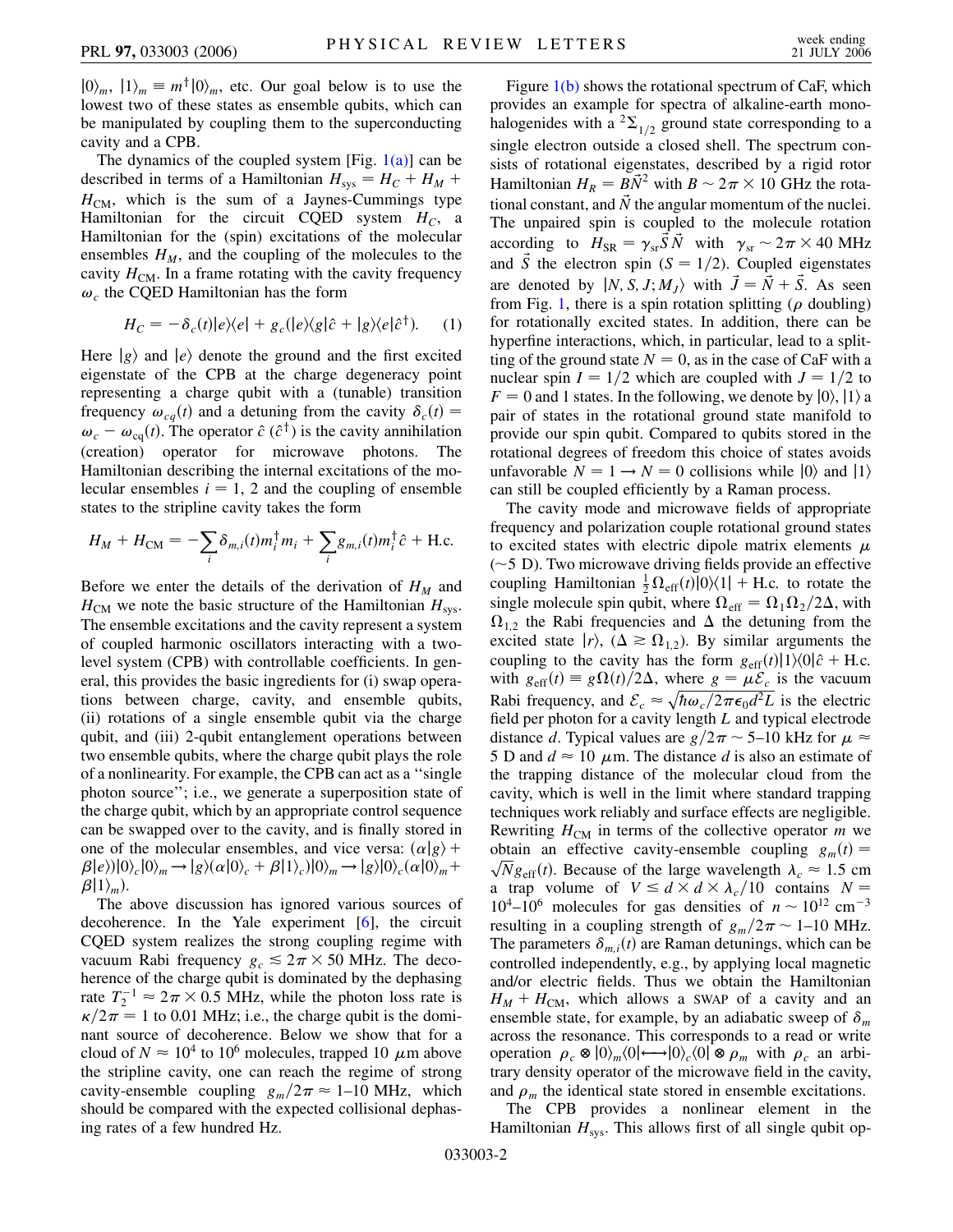erations of ensemble qubits, e.g., by combining a swap operation with single qubit rotations of the charge qubit, and second, deterministic entanglement operations of qubits stored in two molecular ensembles. An example of such a protocol, which uses the CPB as a nonlinear phase shifter, is given as follows. We assume that the system is initially prepared in the state  $|\psi\rangle_{t=0} = |g\rangle|0\rangle_c|\psi\rangle_m$  with the charge qubit far detuned from the cavity resonance,  $|\delta_c(0)| \gg g_c$ , and the two ensemble qubits in an arbitrary state  $|\psi\rangle_m$ spanned by the basis  $\vert \epsilon_1 \epsilon_2 \rangle_m$ ,  $\epsilon_i = 0$ , 1. In a first step, in analogy to the single qubit swap, the state  $|\psi\rangle_m$  is (partially) transferred to the cavity. Assuming symmetric conditions,  $g_{m,i} = g_m$  and  $\delta_{m,i}(t) = \delta_m(t)$ , it is convenient to rewrite the ensemble state in terms of the (anti)symmetric rewrite the ensemble state in terms of the (anti)symmetric<br>operators  $m_{s/a} = (m_1 \pm m_2)/\sqrt{2}$  acting on  $|00\rangle_m$ . An adiabatic sweep of the Raman detunings then realizes the swap operation  $m_s^{\dagger} |00\rangle_m |0\rangle_c \rightarrow |00\rangle_m |1\rangle_c$  and  $(m_s^{\dagger})^2 |00\rangle_m |0\rangle_c \rightarrow$ <br>  $\sqrt{2} |00\rangle_{m} |0\rangle_c |0\rangle_{m} |10\rangle_{m} |0\rangle_c |0\rangle_{m} |0\rangle_c |0\rangle_{m} |0\rangle_c |0\rangle_{m} |0\rangle_c |0\rangle_{m} |0\rangle_c |0\rangle_{m} |0\rangle_c |0\rangle_{m} |0\rangle_c |0\rangle_{m} |0\rangle_c |0\rangle_{m} |0\rangle_c |0\rangle_{m} |0\rangle_c$ betration  $m_s$   $|00\rangle_m |0\rangle_c \rightarrow |00\rangle_m |1\rangle_c$  and  $(m_s^2)^2 |00\rangle_m |0\rangle_c \rightarrow \sqrt{2}|00\rangle_m |0\rangle_c$ , and  $(m_a^{\dagger})^2 |00\rangle_m |0\rangle_c$  remain unaffected. In a second step, the charge qubit is adiabatically tuned close to resonance for a time *T*,  $|\delta_c(T/2)| \le g_c$ . During this pulse the nonvacuum states acquire a nonlinear dynamical phase,  $|n\rangle_c \rightarrow$  $e^{i\phi_n} \ln \frac{\partial}{\partial t}$ , with  $\phi_n = -\int_0^T dt' (\delta_c(t') + \sqrt{\delta_c^2(t') + n4g_c^2})/2$ . The pulse form  $\delta_c(t)$  and the length *T* are chosen such that  $\phi_1 \approx \pi/2$  and  $\phi_2 = 2\pi n$  (see, e.g., Fig. [2\)](#page-2-0). The second condition ensures that after writing the cavity state back into the ensembles states, i.e., reversing step one, the ensemble states  $|20\rangle_m$  and  $|02\rangle_m$  remain unpopulated. The semble states  $120/m$  and  $102/m$  remain unpopulated. The total gate sequence corresponds to a  $\sqrt{\text{SWAP}}$ -like gate for two ensembles qubits, with  $|00\rangle_m \rightarrow |00\rangle_m$ ,  $|10\rangle_m \rightarrow$  $e^{i\pi/4}(|10\rangle_m + i|01\rangle_m)/\sqrt{2}$ ,  $|01\rangle_m \rightarrow e^{i\pi/4}(i|10\rangle_m + |01\rangle_m)/\sqrt{2}$ ,  $|01\rangle_m \rightarrow e^{i\pi/4}(i|10\rangle_m + |01\rangle_m)/\sqrt{2}$  $\sqrt{2}$ , and  $|11\rangle_m + i|01\rangle_m$ / $\sqrt{2}$ ,  $|01\rangle_m \rightarrow e^{i\pi/3}$  ( $i|10\rangle_m + |01\rangle_m$ )/<br> $\sqrt{2}$ , and  $|11\rangle_m \rightarrow |11\rangle_m$ . A numerical simulation of this gate sequence based on a master equation treatment of the dissipative terms [[6\]](#page-3-5) shows that the gate fidelity is only limited by  $(g_cT_2)^{-1}$ ; i.e., the decoherence of the CPB during the time it is tuned close to resonance (see Fig. [2](#page-2-0) for more details).

We now turn to an analysis of decoherence in the molecular ensemble. In particular, collisional dephasing of the

<span id="page-2-0"></span>

FIG. 2 (color online). (a) Adiabatic energies levels for the states  $|n\rangle_c|g\rangle$  as a function of the charge qubit detuning  $\delta_c$ . (b) Evolution of the dynamical phases  $\phi_1$  (solid line) and  $\phi_2$ (dashed line) for a pulse  $\delta_c(t) = -\delta_0(2t/T - 1)^2 - \delta_1$ ,  $\delta_0/g_c = 30$ ,  $\delta_1/g_c = 0.44$ , and  $T = 44.79/g_c$ . For the same pulse  $\delta_c(t)$  the resulting fidelity of the total gate sequence,  $\mathcal{F}_G$ (averaged over all initial states  $|\psi\rangle_m$ ), is plotted in (c) for different values of the charge qubit dephasing rate,  $T_2^{-1}$ , and the cavity loss rate  $\kappa$ .

ensemble qubit, and a spatial variation of the cavitymolecule coupling  $g_{\text{eff}}(x)$  in combination with the thermal motion of the molecules in the trap, contribute to a finite decoherence time of the molecular quantum memory, and result in imperfections during gate operations.

An operational definition of the decoherence time of the ensemble qubit can be given in terms of an (idealized) experiment. A cavity qubit  $\rho_c(t=0) = |\psi\rangle_c \langle \psi|$  with  $|\psi\rangle_c = \alpha|0\rangle_c + \beta|1\rangle_c$  is written at time  $t = 0$  to the molecular memory with all molecules initialized in the state  $|0\rangle$  in a (perfect) swap operation, kept in storage for a time interval  $\tau$ , undergoing dephasing collisions. At  $t = \tau$ , the qubit is transferred back to the cavity mode, resulting in a reduced density matrix  $\rho_c(\tau)$  of the cavity with a fidelity  $F_{\tau} = \min_{\psi_c} \langle \psi | \rho_c(\tau) | \psi \rangle_c$ , with the decoherence time of the ensemble memory identified as the decay time of the fidelity. The analysis of this process resembles the discussions of clock shifts, and, in particular, studies of collisional dephasing of spins in thermal and quantum degenerate atomic clouds in a Ramsey interferometry setup. A formal theoretical description of these phenomena is provided by quantum kinetic theory [\[13\]](#page-3-12).

We consider a cloud of molecules in the lowest rotational state with external degrees of freedom cooled to a temperature  $T_m \leq 1$  mK [[10](#page-3-9),[11](#page-3-10)] and qubits stored in spin or hyperfine states (Fig. [1](#page-0-0)). Molecules in the rotational ground state are trapped magnetically [[14](#page-3-13)] or by a (spin independent) electric rf trap [[15](#page-3-14)]. In a magnetic trap two molecules interact asymptotically according to a  $V(r) \approx$  $-C_6/r^6$  potential with  $C_6 = (\mu^2/4\pi\epsilon_0)^2/6B$ . The effective range of this potential is given by  $R_* = \sqrt[4]{mC_6/\hbar^2}$ , which provides an estimate for the *s*-wave scattering length *a*. For example, for CaCl (which has two magnetically trapped hyperfine states) we obtain  $R_* \approx 780 a_B$  which is a few times the typical scattering length encountered for alkali atoms. *S*-wave scattering dominates for temperatures  $T_m \leq T_* \approx 1 \mu K$  where the thermal energy is below the centrifugal barrier for higher angular momenta, leading to an estimate for the collision rate  $\gamma_{\text{col}} = 8\pi \bar{a}^2 n \bar{v} \approx 2\pi \times$ 150 Hz for  $n = 10^{12}$  cm<sup>-3</sup> and  $\bar{v}$  the relative thermal velocity. For temperatures  $T_m \gg T_*$  higher partial waves contribute, and an estimate of the cross section based on the unitarity limit gives  $\gamma_{\text{col}} \leq 2\pi \times 700$  Hz for  $T_m =$ 1 mK. In electric traps the induced dipole moment  $\mu_{ind}$ leads to a  $V(r) \sim \mu_{\text{ind}}^2/r^3$  dependence of the asymptotic interaction. Although this long-range behavior significantly changes the low temperature scattering  $(T_m <$ 1  $\mu$ K) the estimate based on the unitarity limit at  $T_m \approx$ 1 mK still provides a valid bound for scattering rates for  $\mu_{\text{ind}}$  < 1 D.

We have calculated the decoherence time of an ensemble qubit corresponding to collisional dephasing using quantum kinetic theory [\[16\]](#page-3-15). Dephasing of the qubit coherence  $(\rho_c)_{10}(\tau) = \exp(-\gamma_{10}\tau/2)(\rho_c)_{10}(0)$  is associated with spin dependent collisions between the states  $|0\rangle$  and  $|1\rangle$ , which gives a contribution